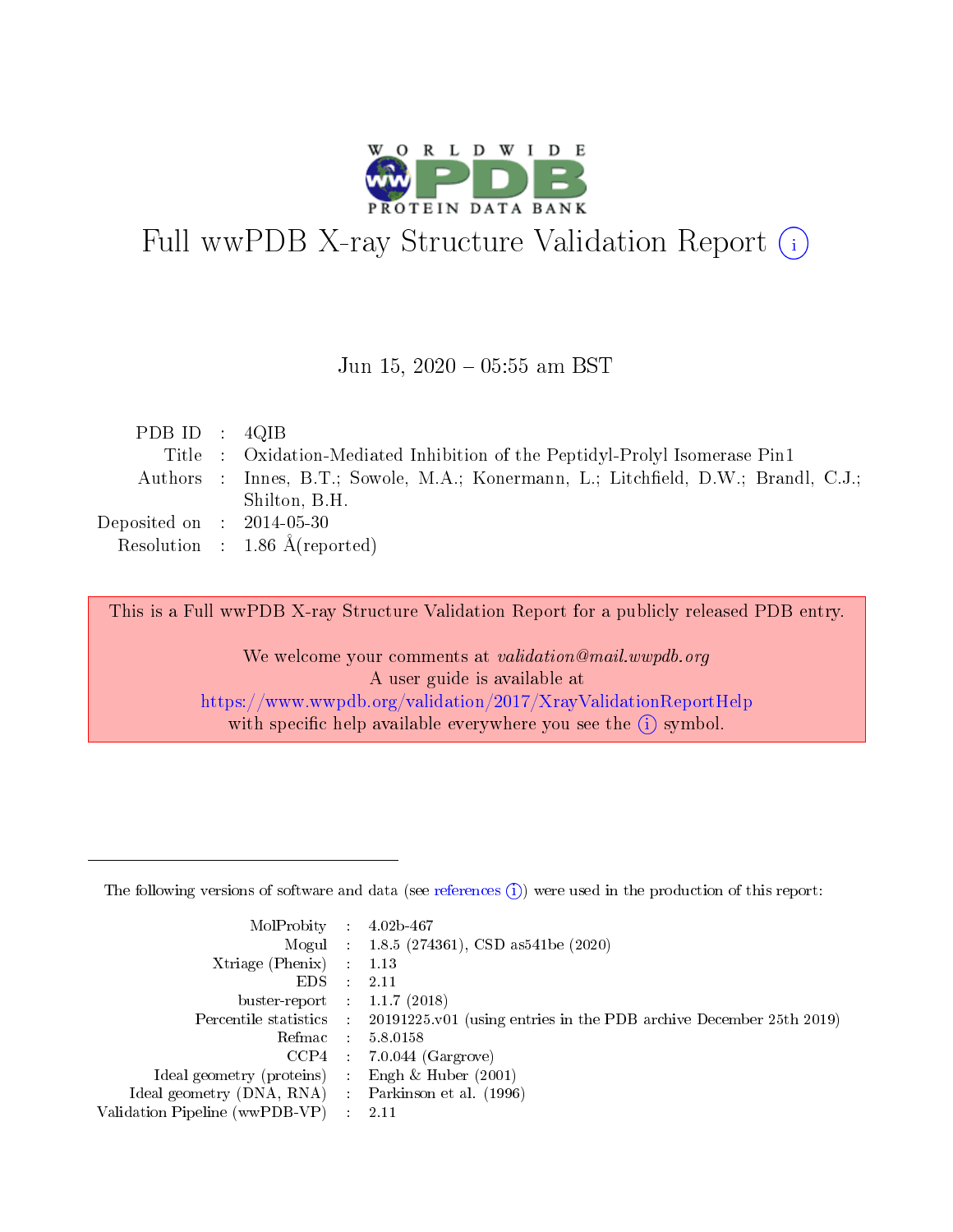## 1 [O](https://www.wwpdb.org/validation/2017/XrayValidationReportHelp#overall_quality)verall quality at a glance  $(i)$

The following experimental techniques were used to determine the structure: X-RAY DIFFRACTION

The reported resolution of this entry is 1.86 Å.

Percentile scores (ranging between 0-100) for global validation metrics of the entry are shown in the following graphic. The table shows the number of entries on which the scores are based.



| Metric                | Whole archive<br>$(\#\mathrm{Entries})$ | Similar resolution<br>$(\#\text{Entries},\, \text{resolution}\; \text{range}(\textup{\AA}))$ |
|-----------------------|-----------------------------------------|----------------------------------------------------------------------------------------------|
| $R_{free}$            | 130704                                  | $2469$ $(1.86-1.86)$                                                                         |
| Clashscore            | 141614                                  | $2625(1.86-1.86)$                                                                            |
| Ramachandran outliers | 138981                                  | $2592(1.86-1.86)$                                                                            |
| Sidechain outliers    | 138945                                  | $2592(1.86-1.86)$                                                                            |
| RSRZ outliers         | 127900                                  | $2436(1.86-1.86)$                                                                            |

The table below summarises the geometric issues observed across the polymeric chains and their fit to the electron density. The red, orange, yellow and green segments on the lower bar indicate the fraction of residues that contain outliers for  $>=3, 2, 1$  and 0 types of geometric quality criteria respectively. A grey segment represents the fraction of residues that are not modelled. The numeric value for each fraction is indicated below the corresponding segment, with a dot representing fractions  $\epsilon=5\%$  The upper red bar (where present) indicates the fraction of residues that have poor fit to the electron density. The numeric value is given above the bar.

| Mol | $\sim$ 1<br>hain | Length | Quality of chain |  |    |  |  |  |  |  |
|-----|------------------|--------|------------------|--|----|--|--|--|--|--|
| д.  | . .              | 159    | 4%<br>88%        |  | 9% |  |  |  |  |  |

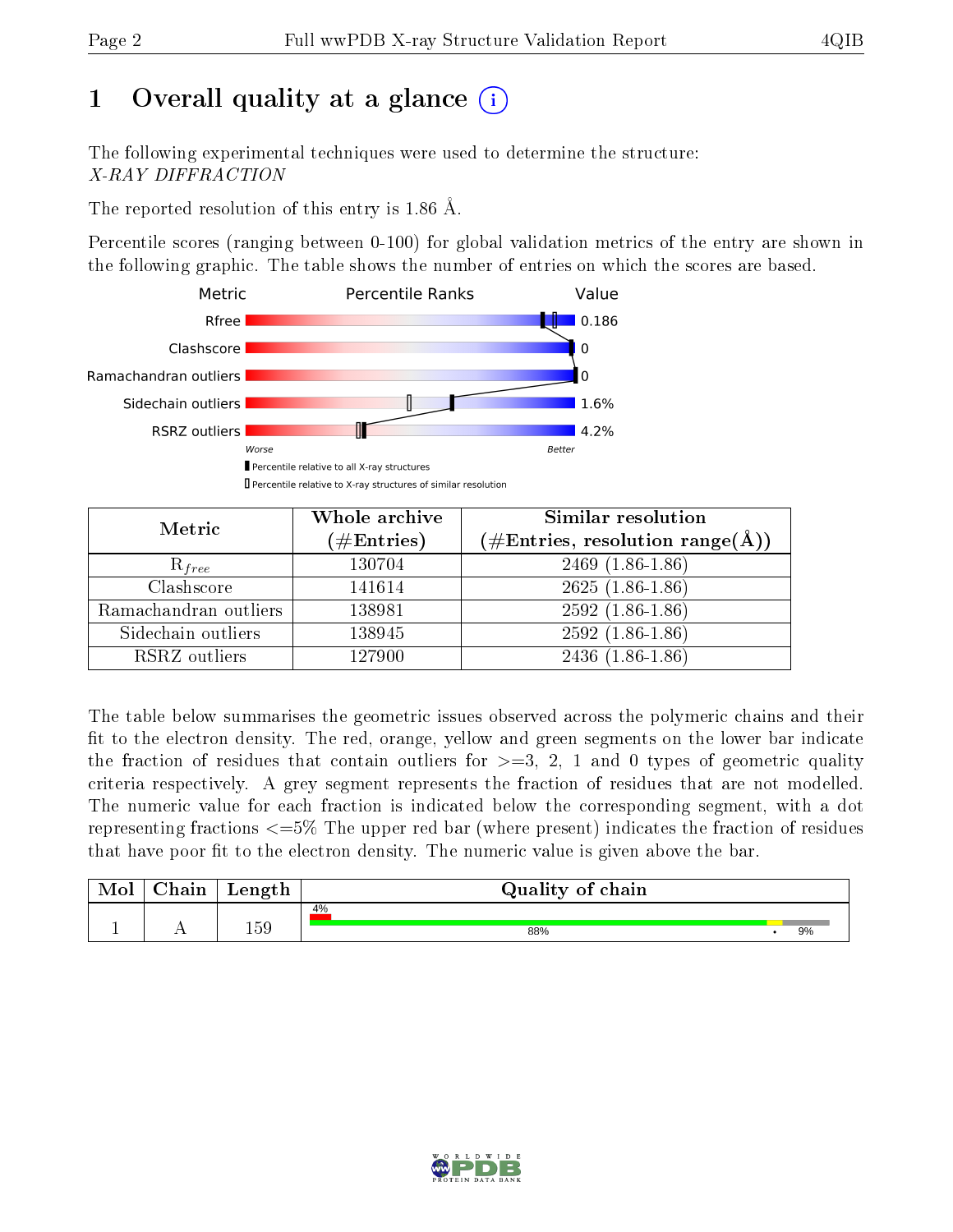## 2 Entry composition (i)

There are 4 unique types of molecules in this entry. The entry contains 2554 atoms, of which 1150 are hydrogens and 0 are deuteriums.

In the tables below, the ZeroOcc column contains the number of atoms modelled with zero occupancy, the AltConf column contains the number of residues with at least one atom in alternate conformation and the Trace column contains the number of residues modelled with at most 2 atoms.

• Molecule 1 is a protein called Peptidyl-prolyl cis-trans isomerase NIMA-interacting 1.

| Mol | ${\rm Chain}$ | Residues | $\rm{Atoms}$        |  |              |  |     | ZeroOcc | AltConf | $^\top$ Trace |  |
|-----|---------------|----------|---------------------|--|--------------|--|-----|---------|---------|---------------|--|
|     |               | 145      | $\rm Total$<br>2274 |  | 717 1116 213 |  | 223 |         |         |               |  |

There are 3 discrepancies between the modelled and reference sequences:

| Chain | Residue   Modelled   Actual |                          | Comment               | Reference  |
|-------|-----------------------------|--------------------------|-----------------------|------------|
|       | GLY                         | $\sim$                   | EXPRESSION TAG        | UNP Q13526 |
|       | ALA                         | $\overline{\phantom{0}}$ | <b>EXPRESSION TAG</b> | UNP Q13526 |
|       |                             | ABC                      | ENGINEERED MUTATION   | UNP Q13526 |

 Molecule 2 is 2-{2-[2-(2-{2-[2-(2-ETHOXY-ETHOXY)-ETHOXY]-ETHOXY}-ETHOXY)- ETHOXY]-ETHOXY}-ETHANOL (three-letter code: PE4) (formula:  $C_{16}H_{34}O_8$ ).



| Mol | $\mid$ Chain $\mid$ Residues | Atoms       |              |     |  | $ZeroOcc$   AltConf |
|-----|------------------------------|-------------|--------------|-----|--|---------------------|
|     |                              | $\rm Total$ | $\mathbf{C}$ |     |  |                     |
|     |                              |             | 16.          | -34 |  |                     |

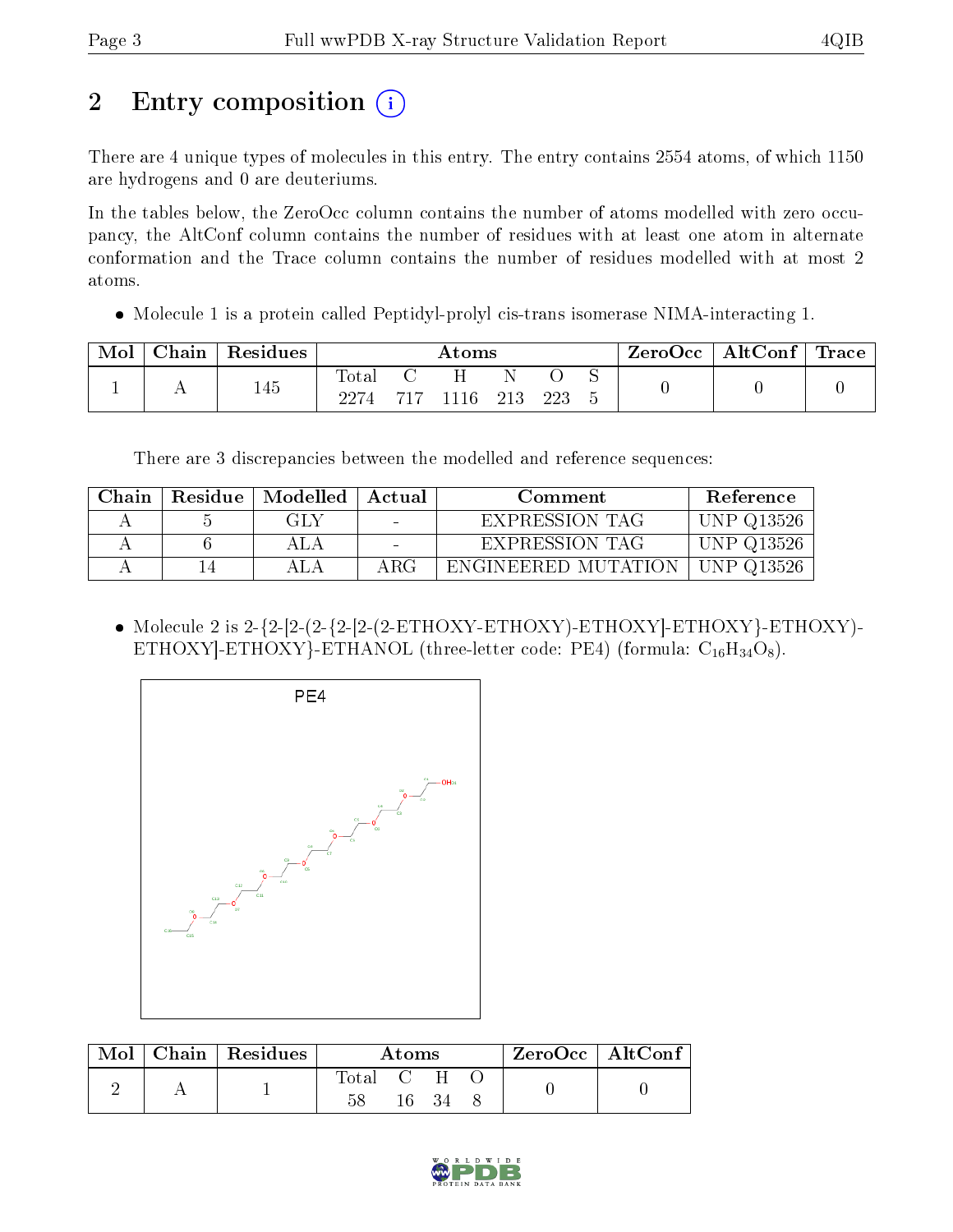Molecule 3 is SULFATE ION (three-letter code: SO4) (formula: O4S).



| Mol | Chain   Residues | Atoms            | $ZeroOcc$   AltConf |
|-----|------------------|------------------|---------------------|
| 3   |                  | Total<br>S<br>5  |                     |
| 3   |                  | Total<br>S<br>5  |                     |
| 3   |                  | Total<br>S<br>5  |                     |
| 2   |                  | Total<br>S<br>.h |                     |

• Molecule 4 is water.

|  | $\text{Mol}$   Chain   Residues | Atoms               | ZeroOcc   AltConf |  |
|--|---------------------------------|---------------------|-------------------|--|
|  | 202                             | Total<br>202<br>202 |                   |  |

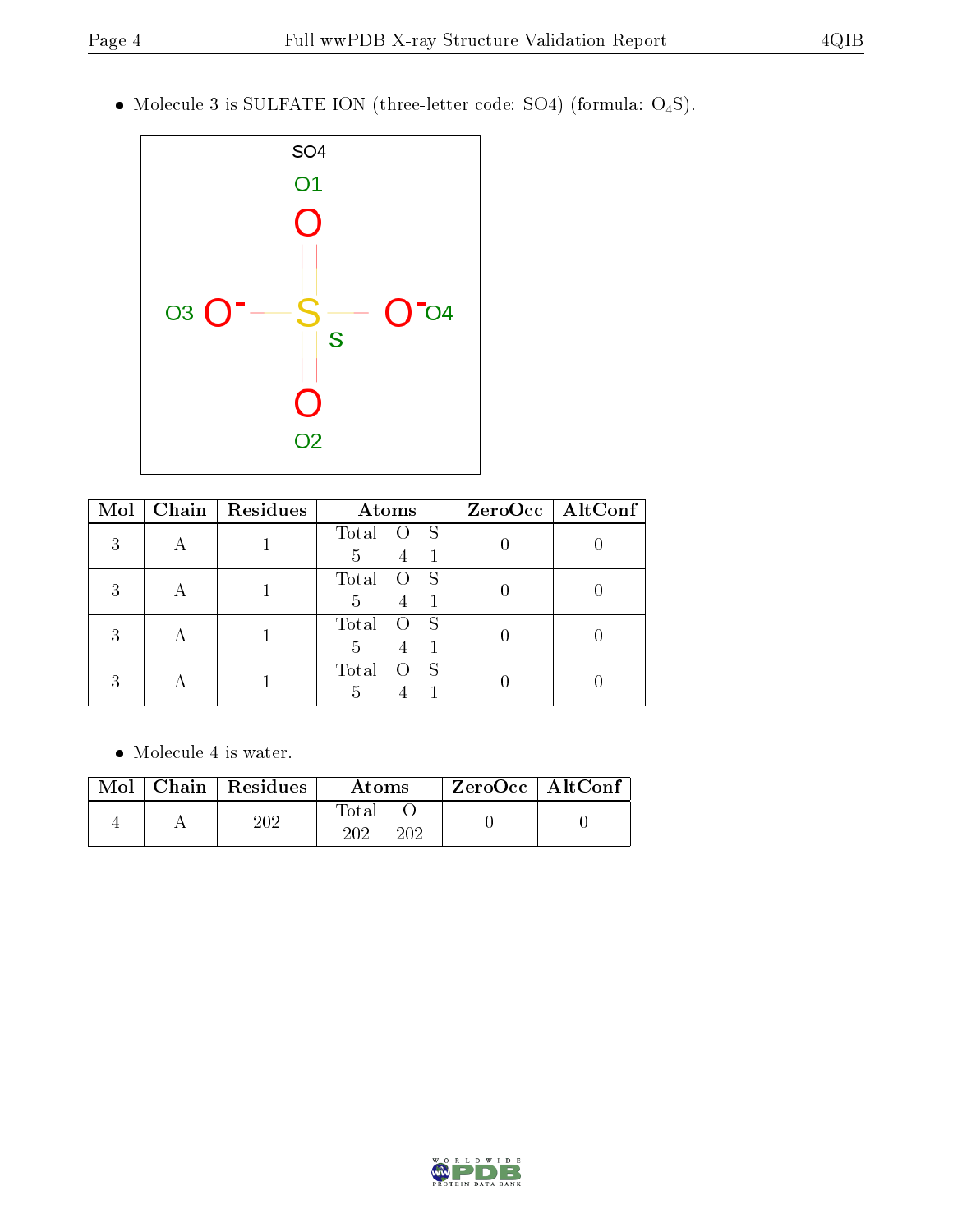## 3 Residue-property plots  $(i)$

These plots are drawn for all protein, RNA and DNA chains in the entry. The first graphic for a chain summarises the proportions of the various outlier classes displayed in the second graphic. The second graphic shows the sequence view annotated by issues in geometry and electron density. Residues are color-coded according to the number of geometric quality criteria for which they contain at least one outlier: green  $= 0$ , yellow  $= 1$ , orange  $= 2$  and red  $= 3$  or more. A red dot above a residue indicates a poor fit to the electron density (RSRZ  $> 2$ ). Stretches of 2 or more consecutive residues without any outlier are shown as a green connector. Residues present in the sample, but not in the model, are shown in grey.

• Molecule 1: Peptidyl-prolyl cis-trans isomerase NIMA-interacting 1



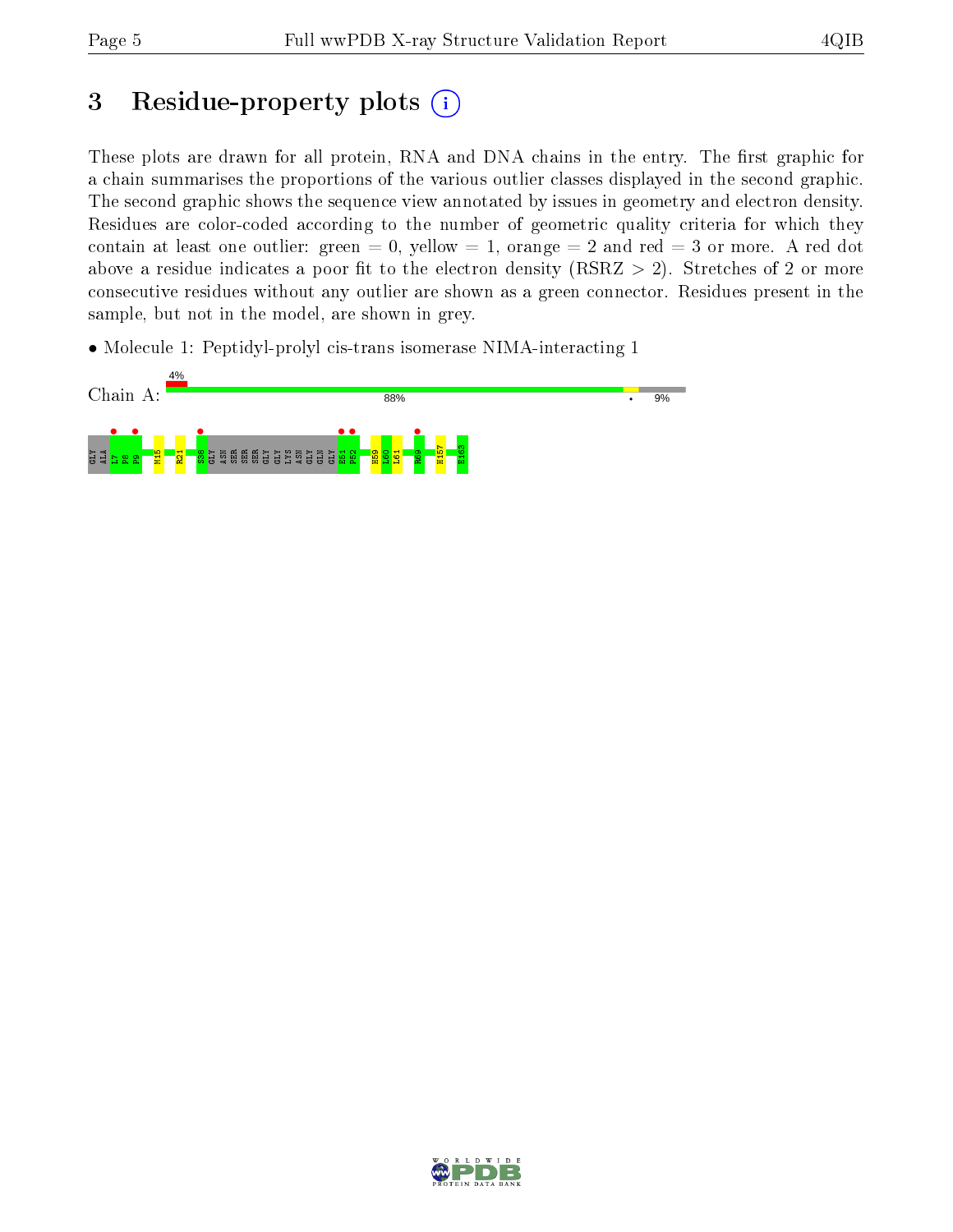## 4 Data and refinement statistics  $(i)$

| Property                                                   | Value                                              | Source     |
|------------------------------------------------------------|----------------------------------------------------|------------|
| Space group                                                | P 31 2 1                                           | Depositor  |
| Cell constants                                             | $68.53\text{\AA}$<br>$68.53\text{\AA}$<br>79.27Å   |            |
| a, b, c, $\alpha$ , $\beta$ , $\gamma$                     | $90.00^\circ$<br>$90.00^\circ$<br>$120.00^{\circ}$ | Depositor  |
| Resolution $(A)$                                           | 27.79<br>$-1.86$                                   | Depositor  |
|                                                            | 27.79<br>$-1.86$                                   | <b>EDS</b> |
| % Data completeness                                        | 99.0 (27.79-1.86)                                  | Depositor  |
| (in resolution range)                                      | 98.9 (27.79-1.86)                                  | <b>EDS</b> |
| $\mathrm{R}_{merge}$                                       | 0.04                                               | Depositor  |
| $\mathrm{R}_{sym}$                                         | (Not available)                                    | Depositor  |
| $\sqrt{I/\sigma(I)} > 1$                                   | $2.00$ (at 1.87Å)                                  | Xtriage    |
| Refinement program                                         | PHENIX (phenix.refine: 1.9 1690)                   | Depositor  |
|                                                            | $\overline{0.153}$ ,<br>0.185                      | Depositor  |
| $R, R_{free}$                                              | 0.155<br>0.186<br>$\ddot{\phantom{a}}$             | DCC        |
| $R_{free}$ test set                                        | 1831 reflections $(10.05\%)$                       | wwPDB-VP   |
| Wilson B-factor $(A^2)$                                    | 20.7                                               | Xtriage    |
| Anisotropy                                                 | 0.388                                              | Xtriage    |
| Bulk solvent $k_{sol}$ (e/Å <sup>3</sup> ), $B_{sol}(A^2)$ | 0.40, 48.2                                         | <b>EDS</b> |
| $\overline{L-test for}$ twinning <sup>2</sup>              | $< L >$ = 0.49, $< L^2 >$ = 0.32                   | Xtriage    |
| Estimated twinning fraction                                | $0.034$ for $-h,-k,l$                              | Xtriage    |
| $F_o, F_c$ correlation                                     | 0.96                                               | <b>EDS</b> |
| Total number of atoms                                      | 2554                                               | wwPDB-VP   |
| Average B, all atoms $(A^2)$                               | 28.0                                               | wwPDB-VP   |

Xtriage's analysis on translational NCS is as follows: The largest off-origin peak in the Patterson function is  $6.75\%$  of the height of the origin peak. No significant pseudotranslation is detected.

<sup>&</sup>lt;sup>2</sup>Theoretical values of  $\langle |L| \rangle$ ,  $\langle L^2 \rangle$  for acentric reflections are 0.5, 0.333 respectively for untwinned datasets, and 0.375, 0.2 for perfectly twinned datasets.



<span id="page-5-1"></span><span id="page-5-0"></span><sup>1</sup> Intensities estimated from amplitudes.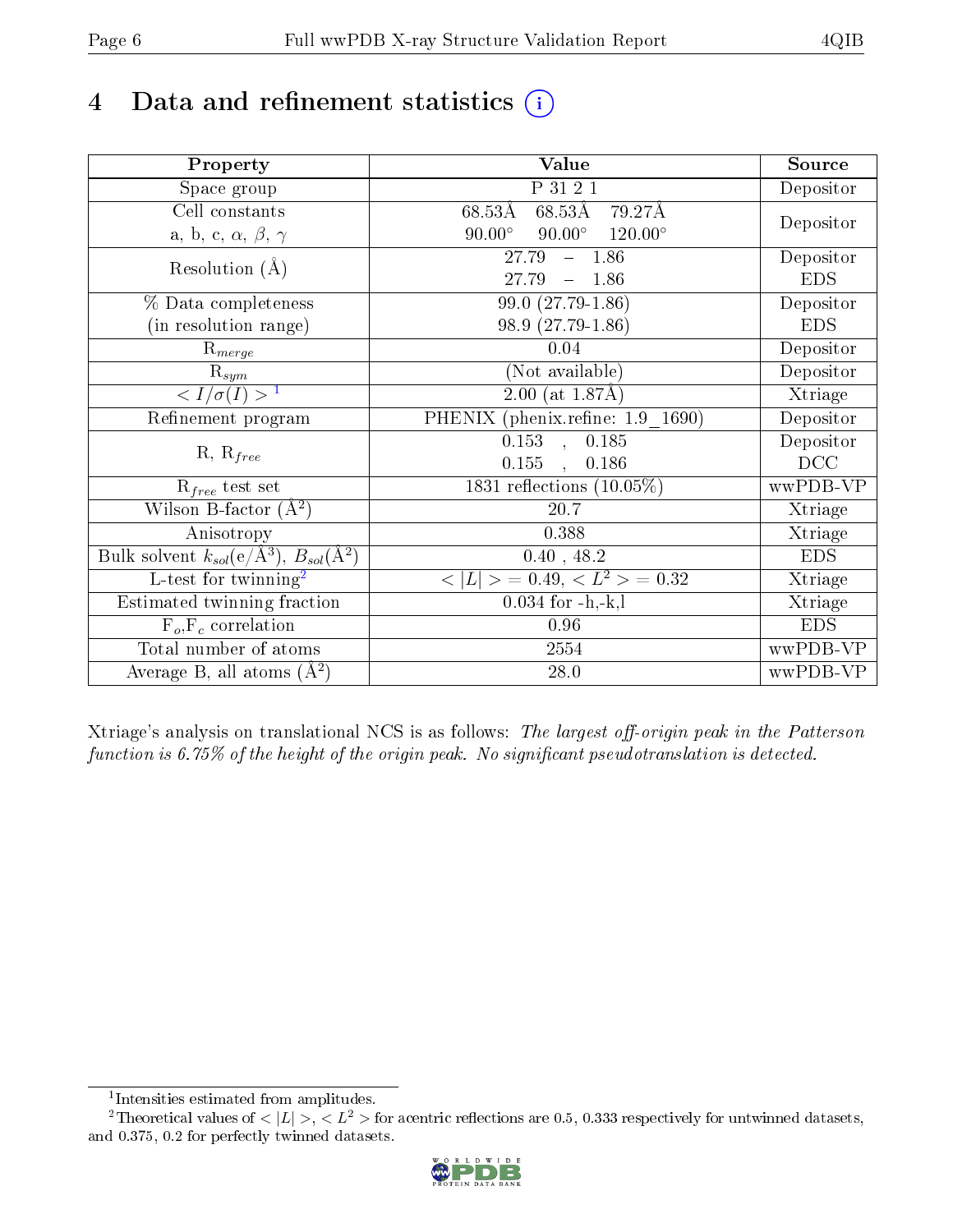## 5 Model quality  $(i)$

### 5.1 Standard geometry  $(i)$

Bond lengths and bond angles in the following residue types are not validated in this section: PE4, CSD, SO4

The Z score for a bond length (or angle) is the number of standard deviations the observed value is removed from the expected value. A bond length (or angle) with  $|Z| > 5$  is considered an outlier worth inspection. RMSZ is the root-mean-square of all Z scores of the bond lengths (or angles).

| $Mol$   Chain |      | Bond lengths                            | Bond angles |                    |  |
|---------------|------|-----------------------------------------|-------------|--------------------|--|
|               |      | RMSZ $\mid \#  Z  > 5 \mid$ RMSZ $\mid$ |             | $\# Z  > 5$        |  |
|               | 0.46 | 0/1175                                  | 0.63        | $1/1576$ $(0.1\%)$ |  |

There are no bond length outliers.

All (1) bond angle outliers are listed below:

| Mol | Chain | $\mid$ Res $\mid$ Type | Atoms        |         | $\vert$ Observed $(^\text{o})$ $\vert$ | Ideal( $^{\circ}$ ) |
|-----|-------|------------------------|--------------|---------|----------------------------------------|---------------------|
|     |       | A ROT                  | $NE\_CZ-NH2$ | $-5.03$ |                                        |                     |

There are no chirality outliers.

There are no planarity outliers.

#### $5.2$  Too-close contacts  $(i)$

In the following table, the Non-H and H(model) columns list the number of non-hydrogen atoms and hydrogen atoms in the chain respectively. The H(added) column lists the number of hydrogen atoms added and optimized by MolProbity. The Clashes column lists the number of clashes within the asymmetric unit, whereas Symm-Clashes lists symmetry related clashes.

|  |      |          |      | Mol   Chain   Non-H   H(model)   H(added)   Clashes   Symm-Clashes |
|--|------|----------|------|--------------------------------------------------------------------|
|  | 1158 | 1116     | 1120 |                                                                    |
|  |      |          |      |                                                                    |
|  |      |          |      |                                                                    |
|  | 202  |          |      |                                                                    |
|  |      | $1150\,$ | 1154 |                                                                    |

The all-atom clashscore is defined as the number of clashes found per 1000 atoms (including hydrogen atoms). The all-atom clashscore for this structure is 0.

All (1) close contacts within the same asymmetric unit are listed below, sorted by their clash

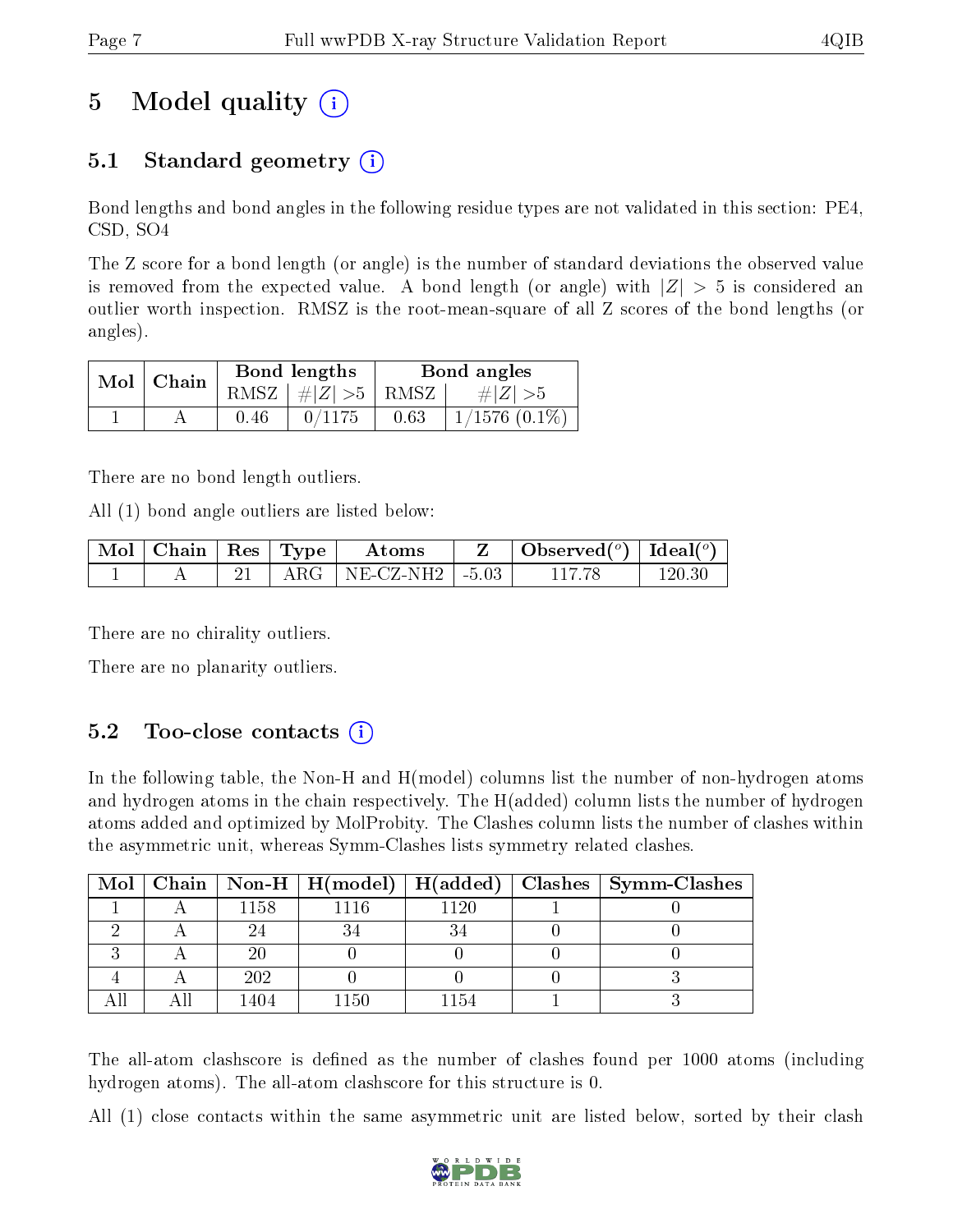magnitude.

| Atom-1          | Atom-2                         | Interatomic<br>distance $(A)$ | `lash<br>overlap $(A)$ |  |
|-----------------|--------------------------------|-------------------------------|------------------------|--|
| 1 A 61 LEH HD13 | $+1.4.157 \cdot HIS \cdot CH1$ | $2.56\,$                      |                        |  |

All (3) symmetry-related close contacts are listed below. The label for Atom-2 includes the symmetry operator and encoded unit-cell translations to be applied.

| Atom-1        | Atom-2                               | Interatomic<br>distance $(\AA)$ | Clash<br>overlap $(A)$ |  |
|---------------|--------------------------------------|---------------------------------|------------------------|--|
| 4:A:500:HOH:O | 4: A:501:HOH:O[6 554]                | $1.96\,$                        | N 24                   |  |
| 4:A:480:HOH:O | 4:A:490:HOH:O[6 554]                 | 2.05                            | 0.15                   |  |
|               | 4:A:391:HOH:O   4:A:501:HOH:O[6 554] | 2.18                            | በ በ2                   |  |

#### 5.3 Torsion angles  $(i)$

#### 5.3.1 Protein backbone (i)

In the following table, the Percentiles column shows the percent Ramachandran outliers of the chain as a percentile score with respect to all X-ray entries followed by that with respect to entries of similar resolution.

The Analysed column shows the number of residues for which the backbone conformation was analysed, and the total number of residues.

| Mol   Chain | Analysed                                |  | Favoured   Allowed   Outliers   Percentiles                             |
|-------------|-----------------------------------------|--|-------------------------------------------------------------------------|
|             | $140/159$ (88\%)   138 (99\%)   2 (1\%) |  | $\begin{array}{ c c c c c }\n\hline\n100 & 100 & \\\hline\n\end{array}$ |

There are no Ramachandran outliers to report.

#### 5.3.2 Protein sidechains  $(i)$

In the following table, the Percentiles column shows the percent sidechain outliers of the chain as a percentile score with respect to all X-ray entries followed by that with respect to entries of similar resolution.

The Analysed column shows the number of residues for which the sidechain conformation was analysed, and the total number of residues.

| Mol   Chain | Analysed   Rotameric   Outliers   Percentiles |  |                        |  |
|-------------|-----------------------------------------------|--|------------------------|--|
|             | $124/131(95\%)$   122 (98\%)   2 (2\%)        |  | 62 <sup>1</sup><br>-49 |  |

All (2) residues with a non-rotameric sidechain are listed below:

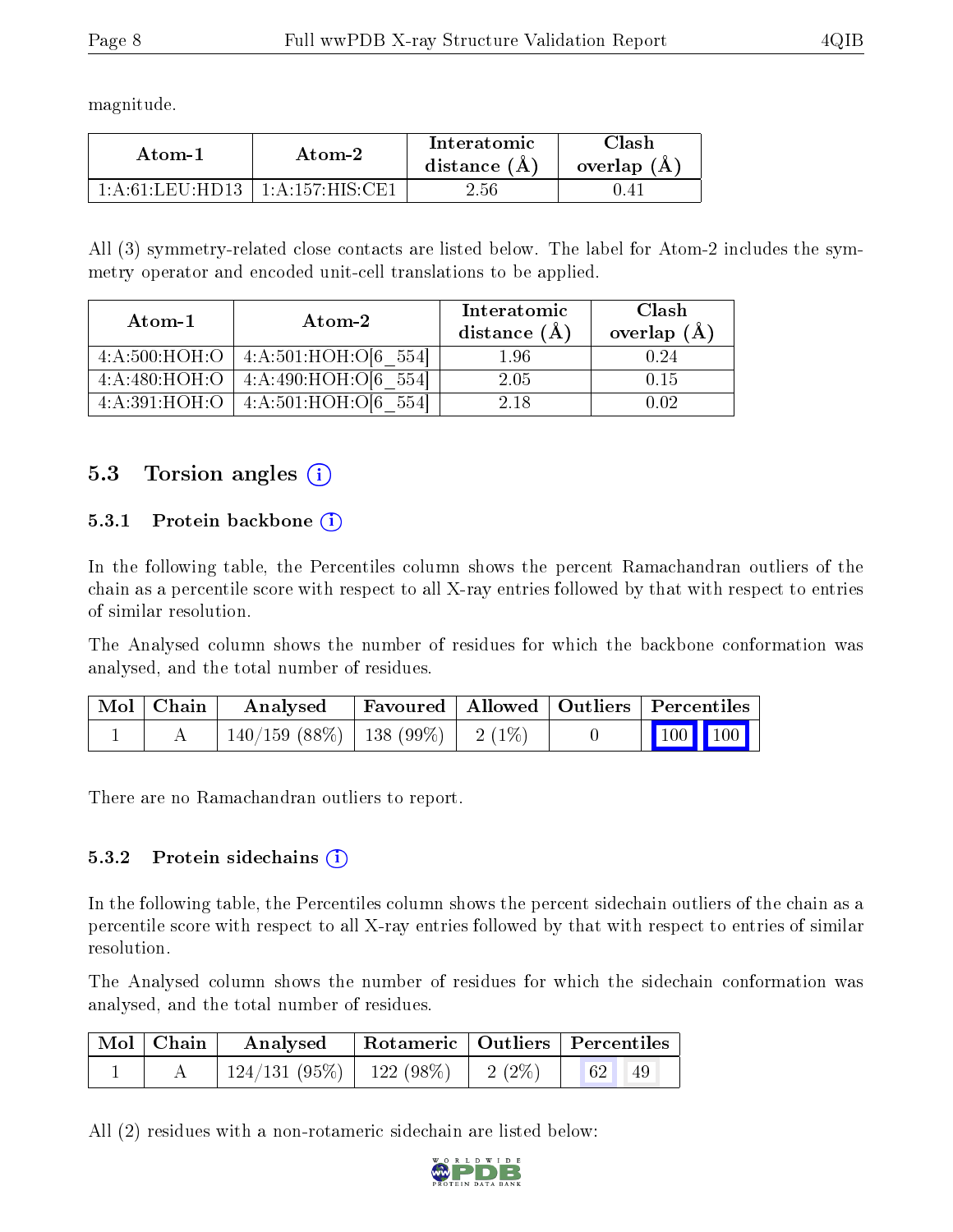| Mol | Chain | $\operatorname{Res}% \left( \mathcal{N}\right) \equiv\operatorname{Res}(\mathcal{N}_{0},\mathcal{N}_{0})$ | ype |
|-----|-------|-----------------------------------------------------------------------------------------------------------|-----|
|     |       |                                                                                                           |     |
|     |       |                                                                                                           |     |

Some sidechains can be flipped to improve hydrogen bonding and reduce clashes. There are no such sidechains identified.

#### 5.3.3 RNA (1)

There are no RNA molecules in this entry.

#### 5.4 Non-standard residues in protein, DNA, RNA chains (i)

1 non-standard protein/DNA/RNA residue is modelled in this entry.

In the following table, the Counts columns list the number of bonds (or angles) for which Mogul statistics could be retrieved, the number of bonds (or angles) that are observed in the model and the number of bonds (or angles) that are dened in the Chemical Component Dictionary. The Link column lists molecule types, if any, to which the group is linked. The Z score for a bond length (or angle) is the number of standard deviations the observed value is removed from the expected value. A bond length (or angle) with  $|Z| > 2$  is considered an outlier worth inspection. RMSZ is the root-mean-square of all Z scores of the bond lengths (or angles).

| Mol | Type | Chain | Res | Link | Bond lengths |      |         | Bond angles |      |           |
|-----|------|-------|-----|------|--------------|------|---------|-------------|------|-----------|
|     |      |       |     |      | Jounts       | RMSZ | $\# Z $ | Counts -    | RMSZ | ΙZ<br>£ l |
|     |      | 4 L   | 10  | ÷    | 0.1.0        | 1.03 |         | 1,0,10      |      |           |

In the following table, the Chirals column lists the number of chiral outliers, the number of chiral centers analysed, the number of these observed in the model and the number defined in the Chemical Component Dictionary. Similar counts are reported in the Torsion and Rings columns. '-' means no outliers of that kind were identified.

|       |  |        | Mol   Type   Chain   Res   Link   Chirals   Torsions   Rings |  |
|-------|--|--------|--------------------------------------------------------------|--|
| - CSD |  | $\sim$ | 1/2/6/8                                                      |  |

There are no bond length outliers.

There are no bond angle outliers.

There are no chirality outliers.

All (1) torsion outliers are listed below:

| Mol | $\top$ Chain   Res   Type $\top$ |  | Atoms        |
|-----|----------------------------------|--|--------------|
|     |                                  |  | CA-CB-SG-OD1 |

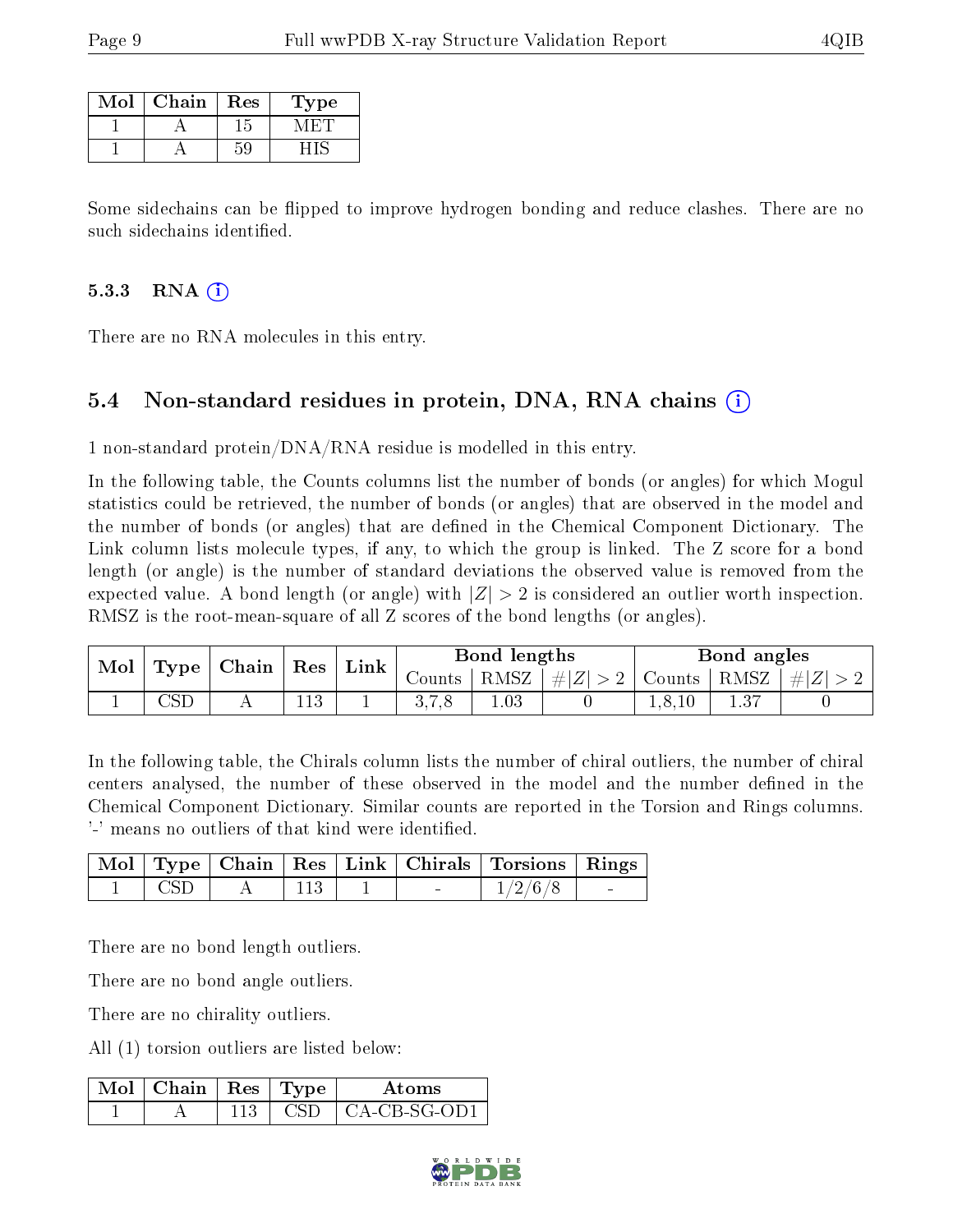There are no ring outliers.

No monomer is involved in short contacts.

#### 5.5 Carbohydrates (i)

There are no carbohydrates in this entry.

#### 5.6 Ligand geometry (i)

5 ligands are modelled in this entry.

In the following table, the Counts columns list the number of bonds (or angles) for which Mogul statistics could be retrieved, the number of bonds (or angles) that are observed in the model and the number of bonds (or angles) that are defined in the Chemical Component Dictionary. The Link column lists molecule types, if any, to which the group is linked. The Z score for a bond length (or angle) is the number of standard deviations the observed value is removed from the expected value. A bond length (or angle) with  $|Z| > 2$  is considered an outlier worth inspection. RMSZ is the root-mean-square of all Z scores of the bond lengths (or angles).

|                |                 |       |     | Link |            | <b>Bond lengths</b> |           |            | Bond angles |             |
|----------------|-----------------|-------|-----|------|------------|---------------------|-----------|------------|-------------|-------------|
| Mol            | <b>Type</b>     | Chain | Res |      | Counts     | RMSZ                | Z  <br>>2 | Counts     | RMSZ        | #!<br> Z >2 |
| 3              | SO <sub>4</sub> |       | 202 |      | 4,4,4      | 0.19                |           | 6,6,6      | 0.07        |             |
| 3              | SO <sub>4</sub> |       | 204 |      | 4,4,4      | 0.13                |           | 6,6,6      | 0.12        |             |
| 3              | SO <sub>4</sub> |       | 203 |      | 4,4,4      | 0.18                |           | 6,6,6      | 0.19        |             |
| $\overline{2}$ | PE4             |       | 201 |      | 23, 23, 23 | 0.70                |           | 22, 22, 22 | 0.91        | $(4\%)$     |
| 3              | SO <sub>4</sub> |       | 205 |      | 4,4,4      | 0.17                |           | 6.6.6      | 0.18        |             |

In the following table, the Chirals column lists the number of chiral outliers, the number of chiral centers analysed, the number of these observed in the model and the number defined in the Chemical Component Dictionary. Similar counts are reported in the Torsion and Rings columns. '-' means no outliers of that kind were identified.

|     |     |        | Mol   Type   Chain   Res   Link   Chirals | Torsions   Rings |  |
|-----|-----|--------|-------------------------------------------|------------------|--|
| PE4 | 201 | $\sim$ | $\sim$                                    | $+2/21/21/21$    |  |

There are no bond length outliers.

All (1) bond angle outliers are listed below:

| Mol | $\vert$ Chain $\vert$ Res $\vert$ Type |     | Atoms                                                                | $\bullet$ Observed( $^o$ )   Ideal( $^o$ ) |  |
|-----|----------------------------------------|-----|----------------------------------------------------------------------|--------------------------------------------|--|
|     |                                        | PFA | $\mid$ C <sub>15</sub> -O <sub>8</sub> -C <sub>14</sub> $\mid$ -3.43 | $100.60\,$                                 |  |

There are no chirality outliers.

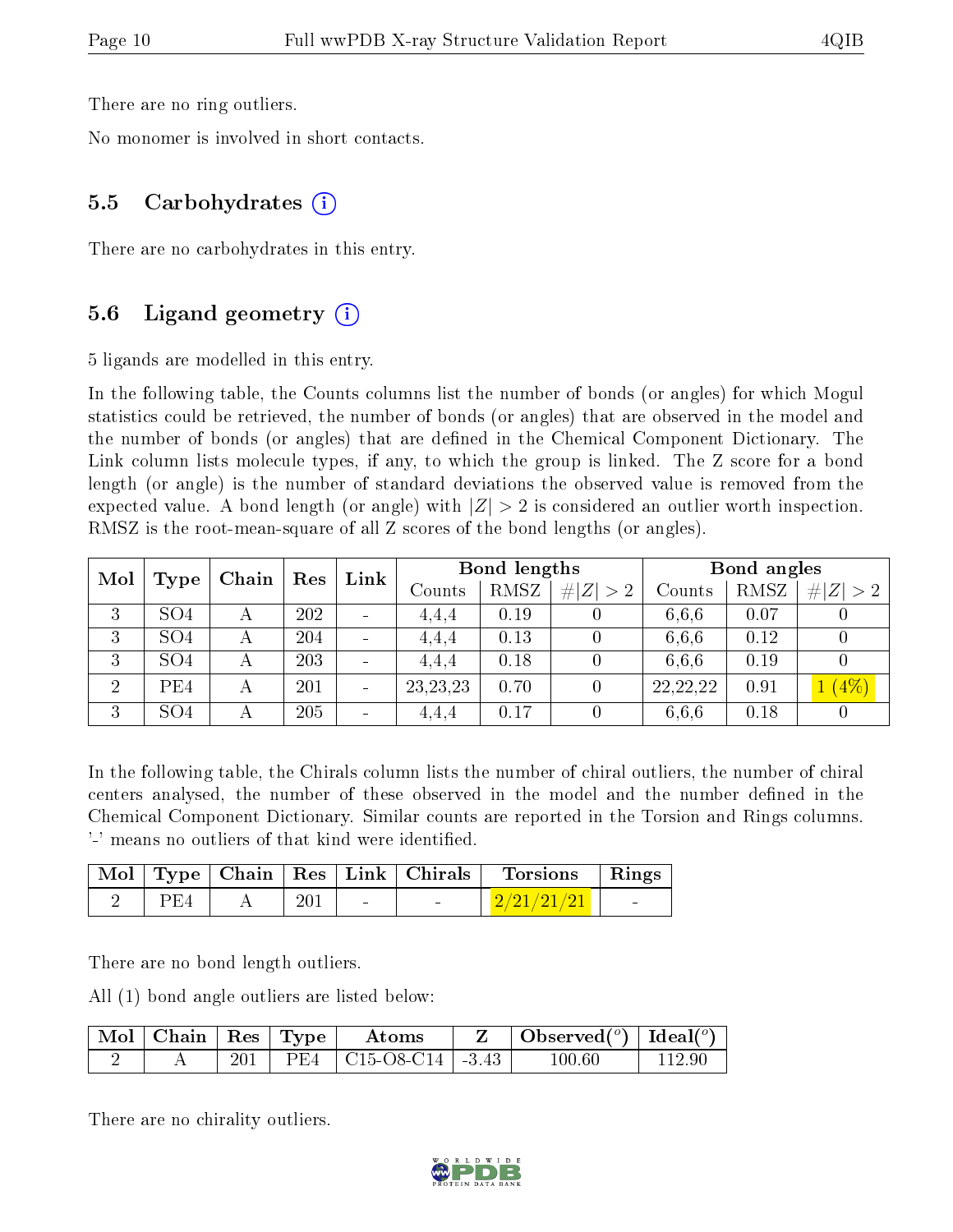| $Mol$   Chain   Res |     | $\vert$ Type | Atoms                                                |
|---------------------|-----|--------------|------------------------------------------------------|
|                     | 201 | PE4          | O1-C1-C2-O2                                          |
|                     | 201 | PE4          | $O2$ -C <sub>3</sub> -C <sub>4</sub> -O <sub>3</sub> |

All (2) torsion outliers are listed below:

There are no ring outliers.

No monomer is involved in short contacts.

The following is a two-dimensional graphical depiction of Mogul quality analysis of bond lengths, bond angles, torsion angles, and ring geometry for all instances of the Ligand of Interest. In addition, ligands with molecular weight > 250 and outliers as shown on the validation Tables will also be included. For torsion angles, if less then 5% of the Mogul distribution of torsion angles is within 10 degrees of the torsion angle in question, then that torsion angle is considered an outlier. Any bond that is central to one or more torsion angles identified as an outlier by Mogul will be highlighted in the graph. For rings, the root-mean-square deviation (RMSD) between the ring in question and similar rings identified by Mogul is calculated over all ring torsion angles. If the average RMSD is greater than 60 degrees and the minimal RMSD between the ring in question and any Mogul-identified rings is also greater than 60 degrees, then that ring is considered an outlier. The outliers are highlighted in purple. The color gray indicates Mogul did not find sufficient equivalents in the CSD to analyse the geometry.



#### 5.7 [O](https://www.wwpdb.org/validation/2017/XrayValidationReportHelp#nonstandard_residues_and_ligands)ther polymers (i)

There are no such residues in this entry.

#### 5.8 Polymer linkage issues (i)

There are no chain breaks in this entry.

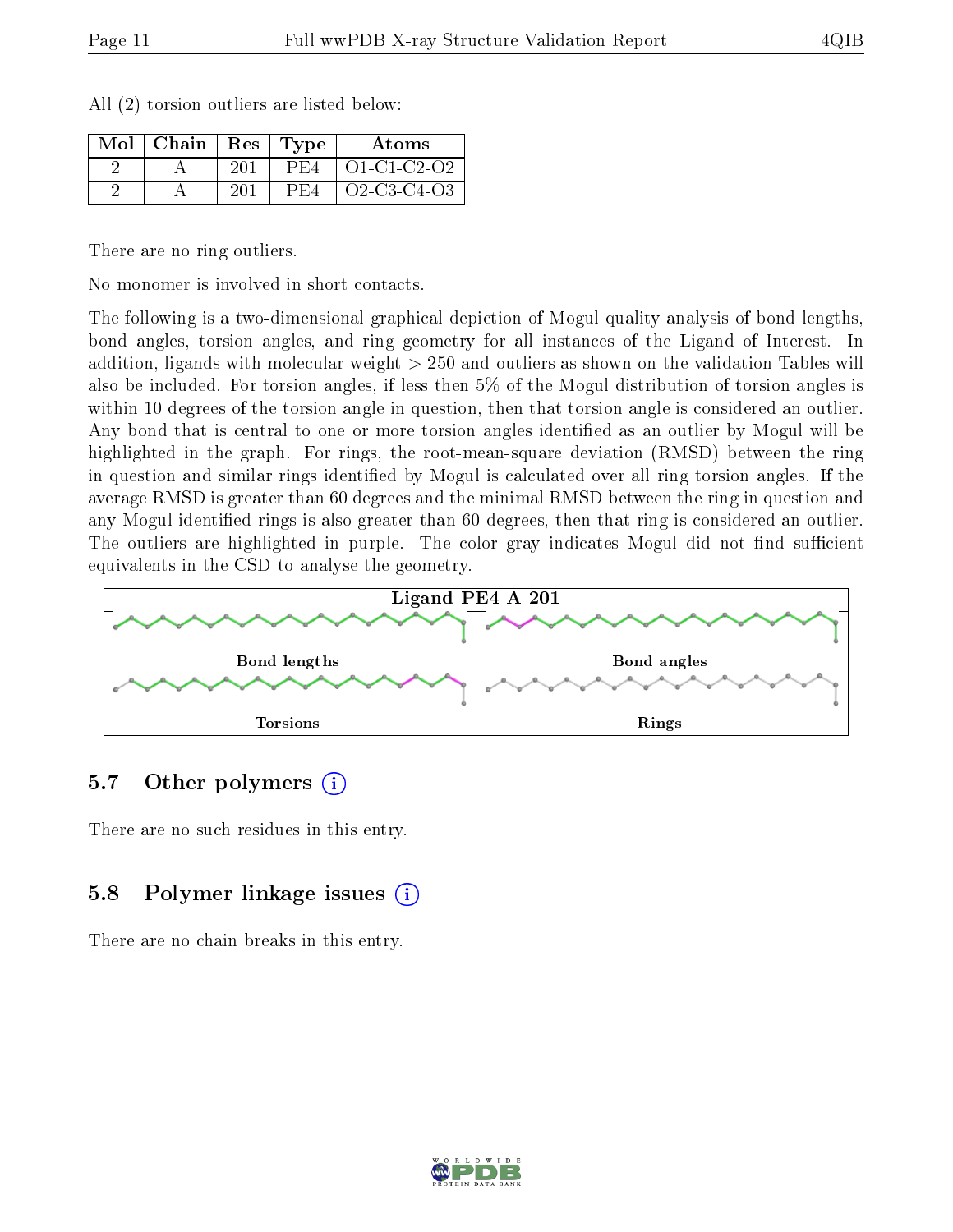### 6 Fit of model and data  $\left( \cdot \right)$

### 6.1 Protein, DNA and RNA chains (i)

In the following table, the column labelled  $#RSRZ>2'$  contains the number (and percentage) of RSRZ outliers, followed by percent RSRZ outliers for the chain as percentile scores relative to all X-ray entries and entries of similar resolution. The OWAB column contains the minimum, median,  $95<sup>th</sup>$  percentile and maximum values of the occupancy-weighted average B-factor per residue. The column labelled  $Q< 0.9$  lists the number of (and percentage) of residues with an average occupancy less than 0.9.

|  | $\begin{array}{ c c c c }\hline \text{Mol} & \text{Chain} & \text{Analysed} & <\text{RSRZ}> \hline \end{array}$ |  |  |  |  |
|--|-----------------------------------------------------------------------------------------------------------------|--|--|--|--|
|  | $144/159$ (90%)   -0.15   6 (4%)   36   34   13, 22, 42, 68                                                     |  |  |  |  |

All (6) RSRZ outliers are listed below:

| Mol | Chain<br>Res |    | <b>Type</b> | <b>RSRZ</b> |  |
|-----|--------------|----|-------------|-------------|--|
|     |              |    | LEU         | 4.0         |  |
|     |              |    | <b>PRO</b>  | 3.5         |  |
|     |              | 52 | PRO         | 3.5         |  |
|     |              | 38 | <b>SER</b>  | 3.1         |  |
|     |              | 69 | ARG         | 2.7         |  |
|     |              | 51 | GLU         | 2.3         |  |

#### 6.2 Non-standard residues in protein, DNA, RNA chains (i)

In the following table, the Atoms column lists the number of modelled atoms in the group and the number defined in the chemical component dictionary. The B-factors column lists the minimum, median,  $95<sup>th</sup>$  percentile and maximum values of B factors of atoms in the group. The column labelled  $Q< 0.9$  lists the number of atoms with occupancy less than 0.9.

|            |     |        |      |      | $\mid$ Mol $\mid$ Type $\mid$ Chain $\mid$ Res $\mid$ Atoms $\mid$ RSCC $\mid$ RSR $\mid$ B-factors(A <sup>2</sup> ) $\mid$ Q<0.9 |  |
|------------|-----|--------|------|------|-----------------------------------------------------------------------------------------------------------------------------------|--|
| <b>CSD</b> | 113 | $-8/9$ | 0.98 | 0.07 | 15.19.25.29                                                                                                                       |  |

#### 6.3 Carbohydrates (i)

There are no carbohydrates in this entry.

### $6.4$  Ligands  $(i)$

In the following table, the Atoms column lists the number of modelled atoms in the group and the number defined in the chemical component dictionary. The B-factors column lists the minimum,

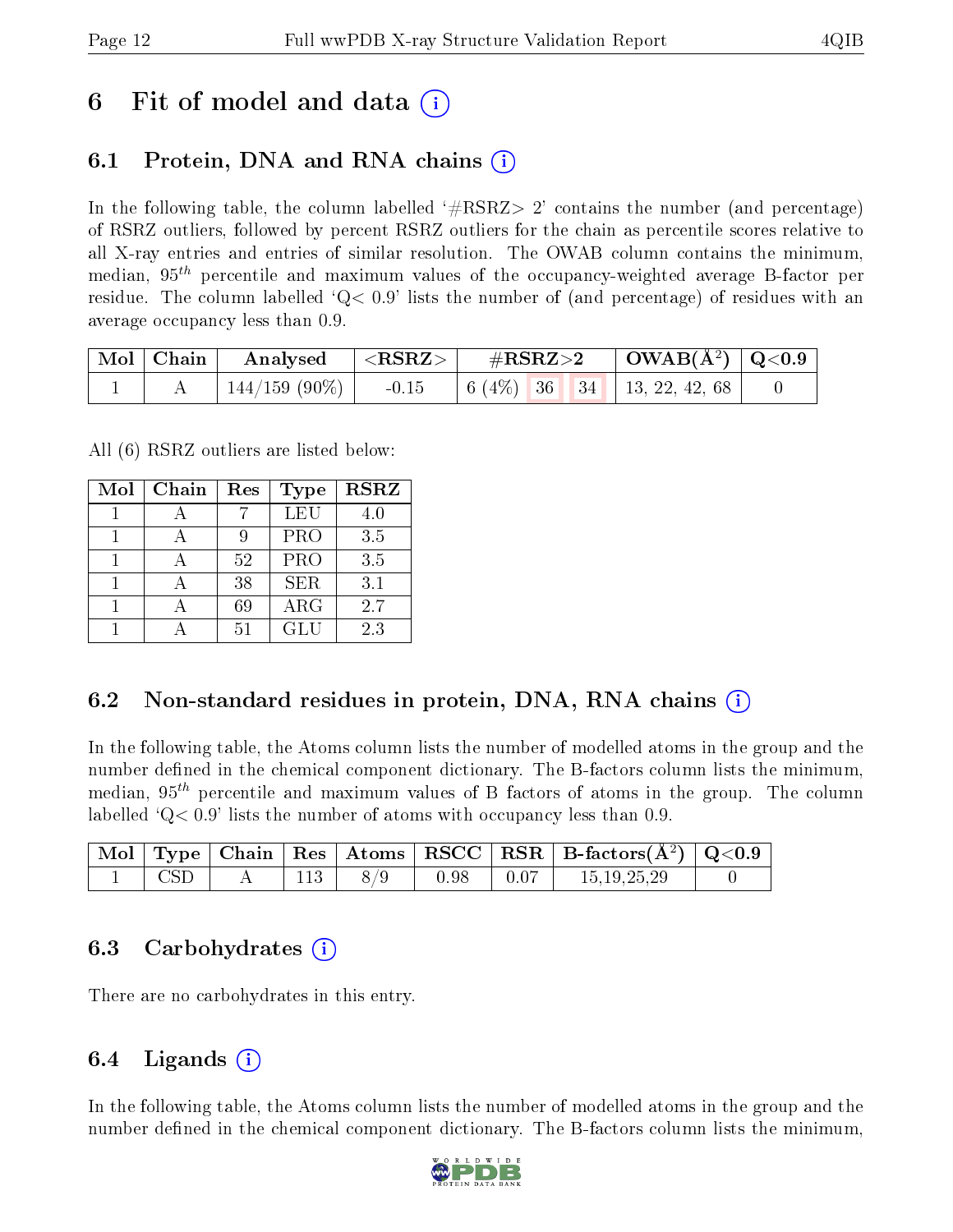|--|

| Mol | Type            | Chain | Res | Atoms | $_{\rm RSCC}$ | RSR  | $\parallel$ $\operatorname{B-factors} (\operatorname{A}^2)$ | Q <sub>0.9</sub> |
|-----|-----------------|-------|-----|-------|---------------|------|-------------------------------------------------------------|------------------|
|     | SO4             |       | 205 | 5/5   | 0.88          | 0.21 | 25,55,69,78                                                 |                  |
|     | SO <sub>4</sub> |       | 203 | 5/5   | 0.90          | 0.17 | 40,46,49,68                                                 |                  |
|     | SO <sub>4</sub> |       | 202 | 5/5   | 0.91          | 0.32 | 29, 48, 65, 75                                              |                  |
|     | PE4             |       | 201 | 24/24 | 0.93          | 0.10 | 18, 29, 73, 79                                              |                  |
| ച   | SO4             |       | 204 | 5/5   | 0.97          | 0.19 | 39, 55, 63, 75                                              |                  |

median,  $95<sup>th</sup>$  percentile and maximum values of B factors of atoms in the group. The column labelled ' $Q< 0.9$ ' lists the number of atoms with occupancy less than 0.9.

The following is a graphical depiction of the model fit to experimental electron density of all instances of the Ligand of Interest. In addition, ligands with molecular weight  $> 250$  and outliers as shown on the geometry validation Tables will also be included. Each fit is shown from different orientation to approximate a three-dimensional view.